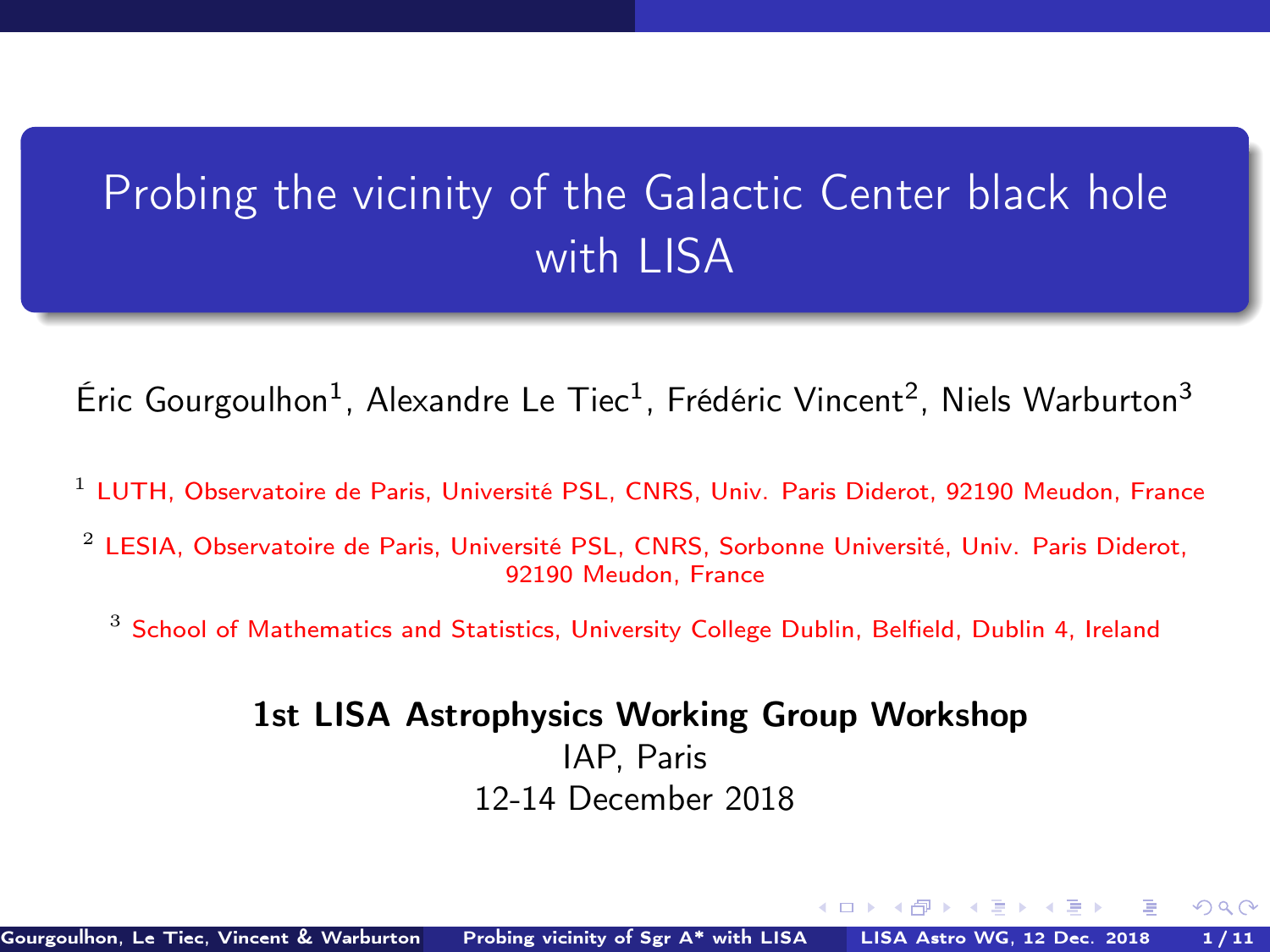### <span id="page-1-0"></span>GW frequencies from circular orbits around Sgr A\*

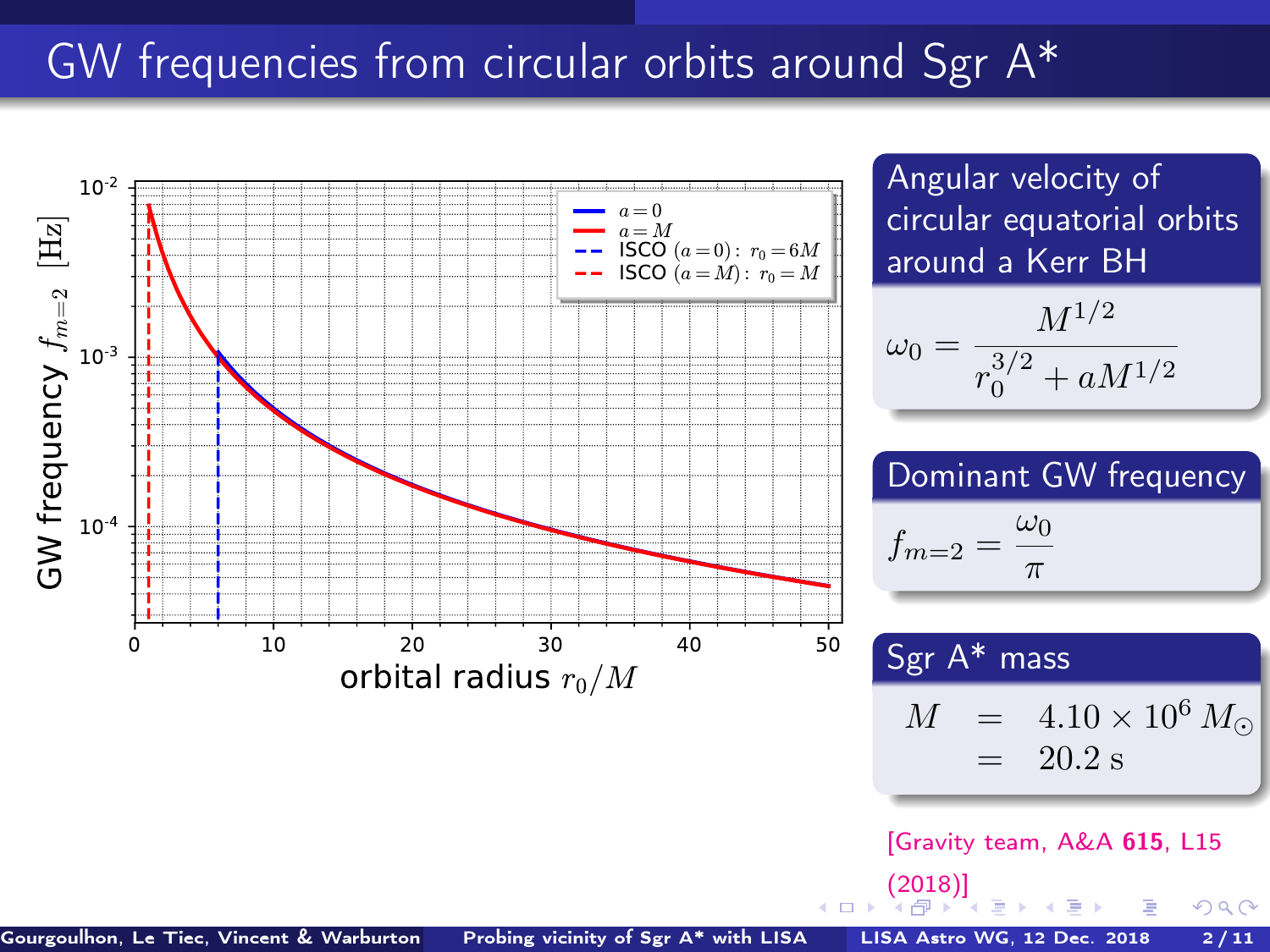### <span id="page-2-0"></span>GW frequencies from circular orbits around Sgr A\*

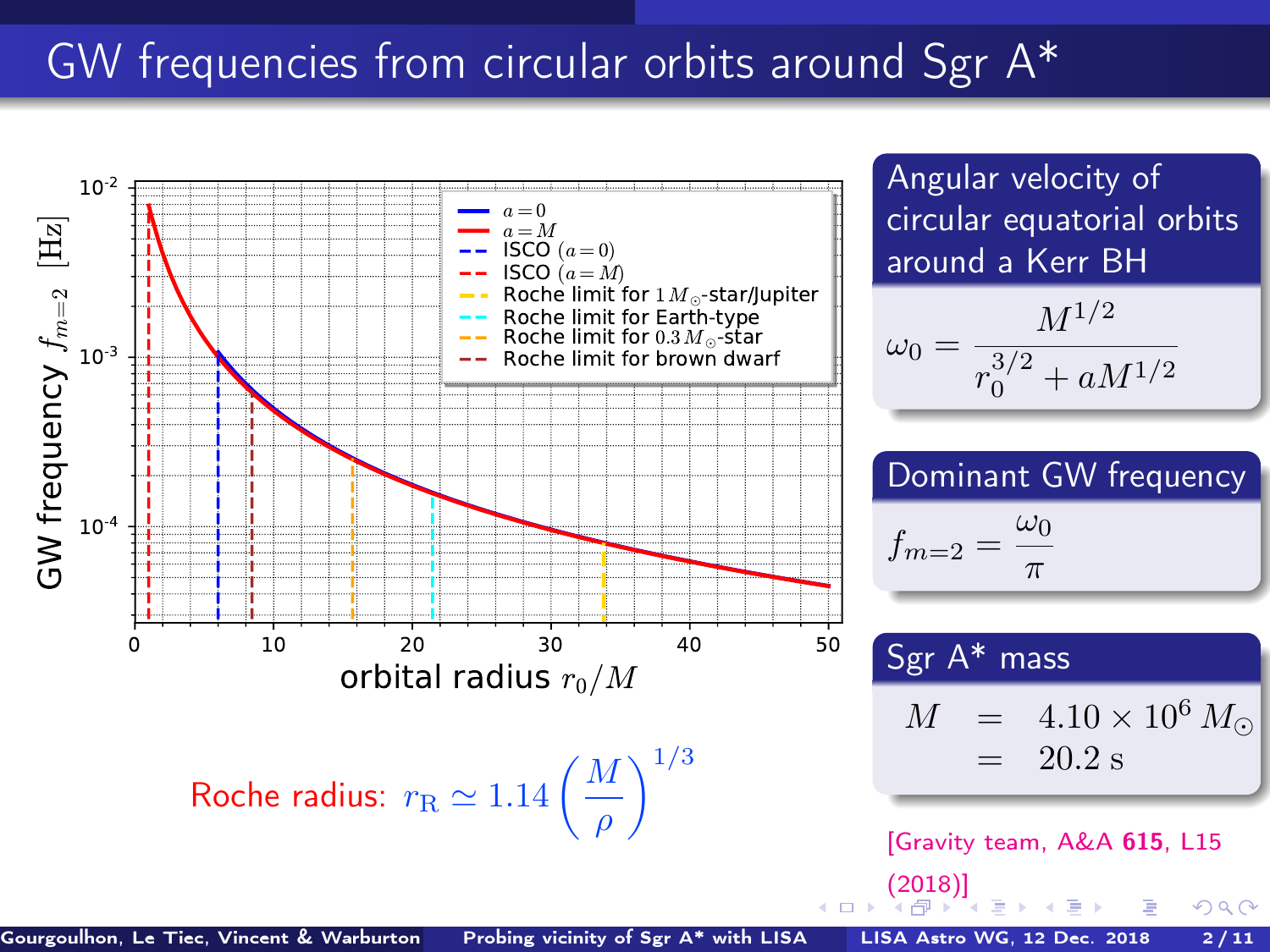### <span id="page-3-0"></span>Frequencies of Sgr A\* close orbits are in LISA bandwidth



ISCO for  $a = M: f_{m=2} = 7.9 \text{ mHz}$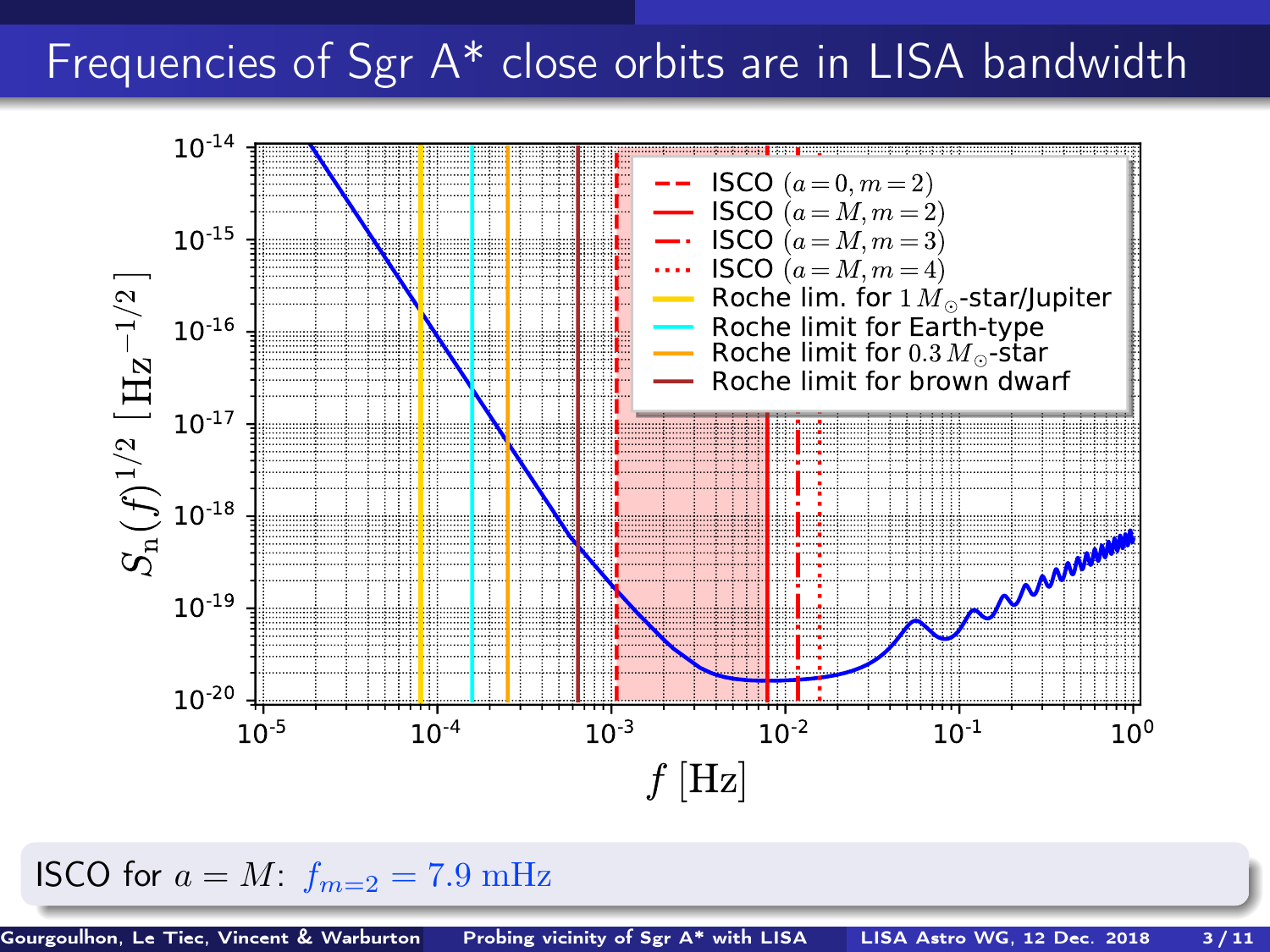## <span id="page-4-0"></span>Frequencies of Sgr A\* close orbits are in LISA bandwidth



ISCO for  $a = M$  $a = M$ :  $f_{m=2} = 7.9 \text{ mHz} \leftarrow$  $f_{m=2} = 7.9 \text{ mHz} \leftarrow$  $f_{m=2} = 7.9 \text{ mHz} \leftarrow$  coincides wit[h L](#page-3-0)I[SA](#page-5-0) ma[x.](#page-0-0) [sen](#page-22-0)[sit](#page-0-0)[ivi](#page-22-0)[ty!](#page-0-0)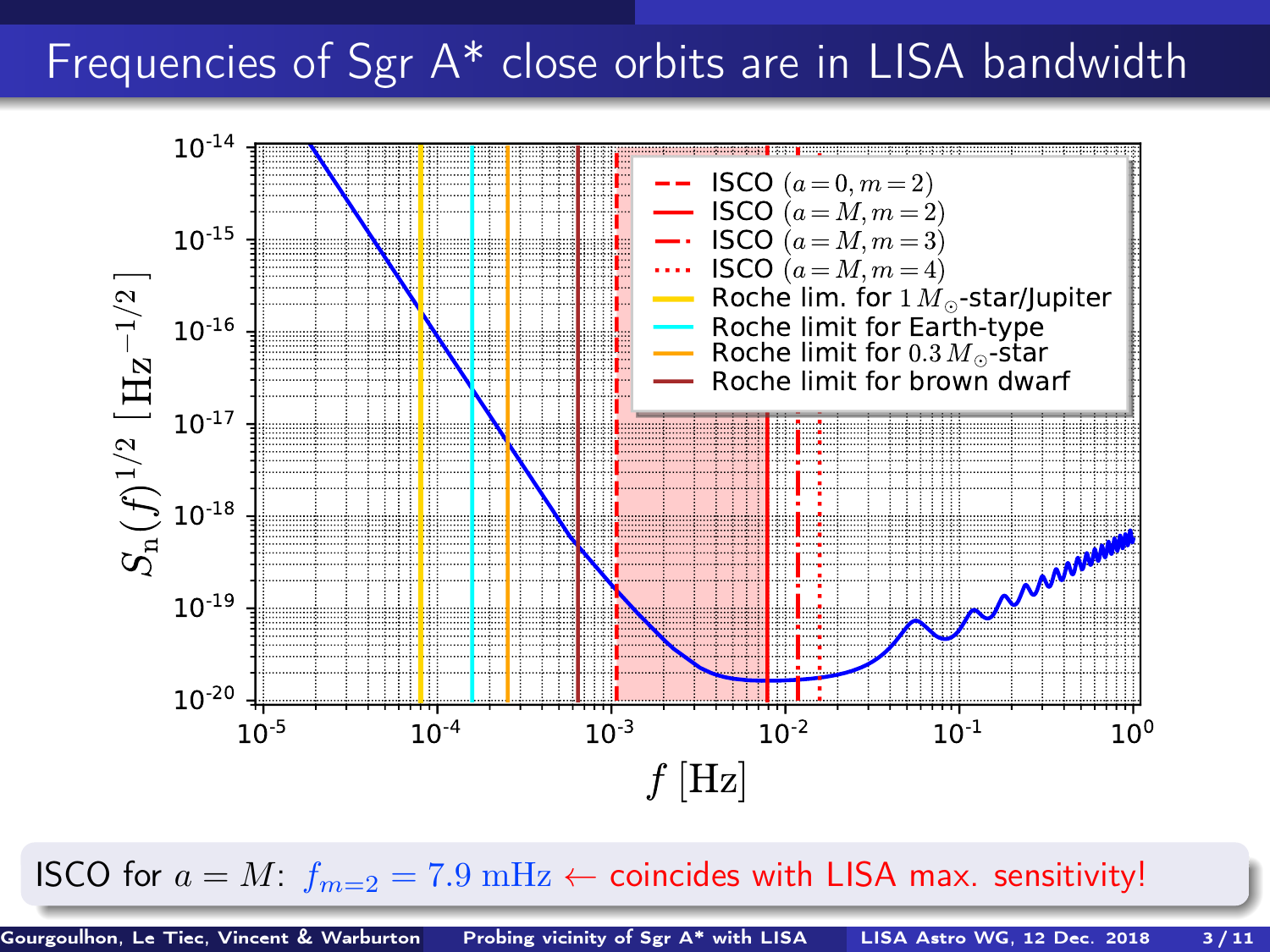# <span id="page-5-0"></span>Why focusing on circular orbits?



[\[Dai, Blandford, Eggleton, MNRAS](https://doi.org/10.1093/mnras/stt1208) 434, 2940 (2013)]

4 0 F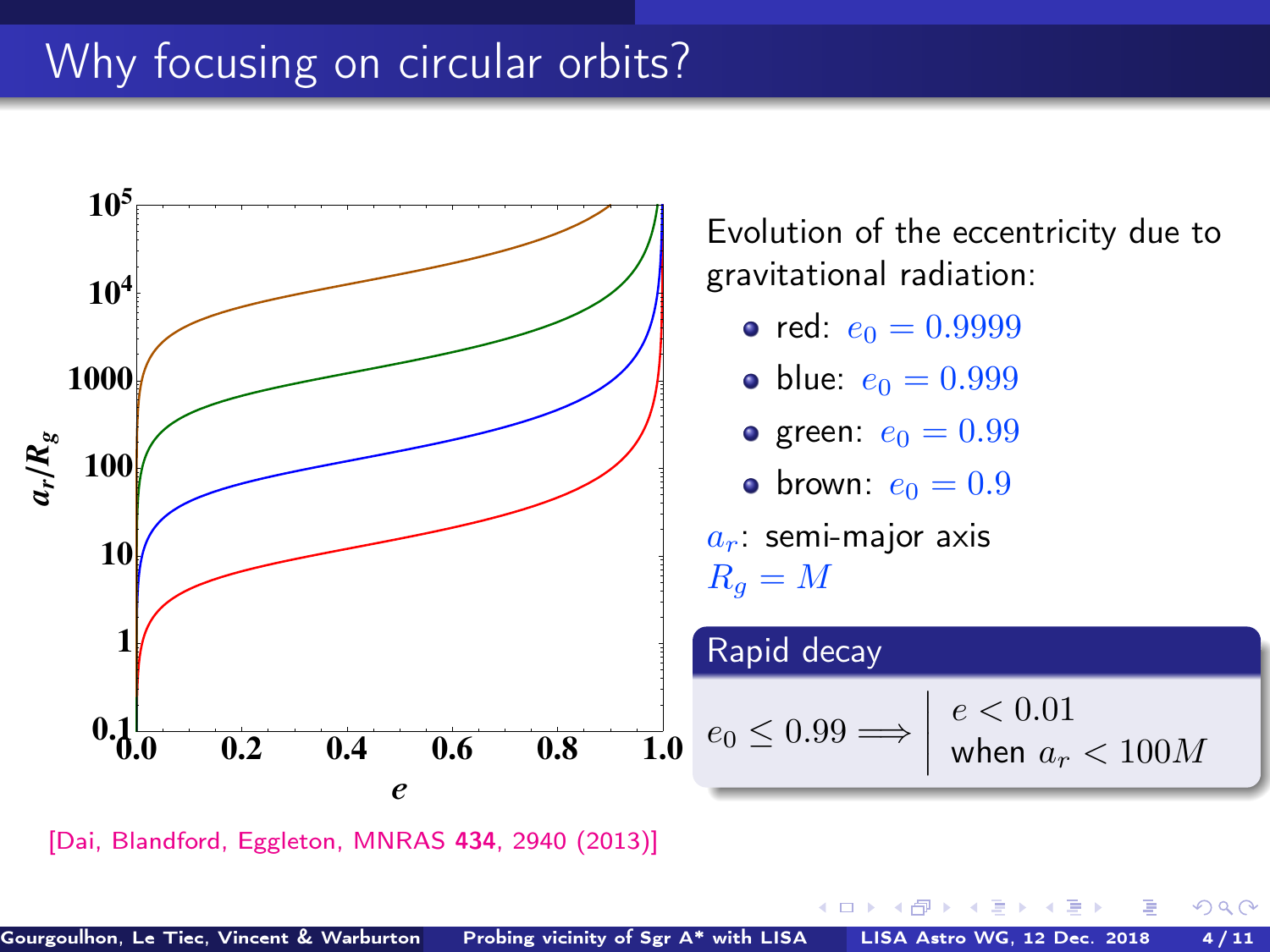## Life time of circular orbits



 $T_{\text{life}}$ : time to reach the ISCO on the slow inspiral induced by gravitational radiation reaction 4. 0. 3. 4.

Gourgoulhon, Le Tiec, Vincent & Warburton [Probing vicinity of Sgr A\\* with LISA](#page-0-0) LISA Astro WG, 12 Dec. 2018 5/11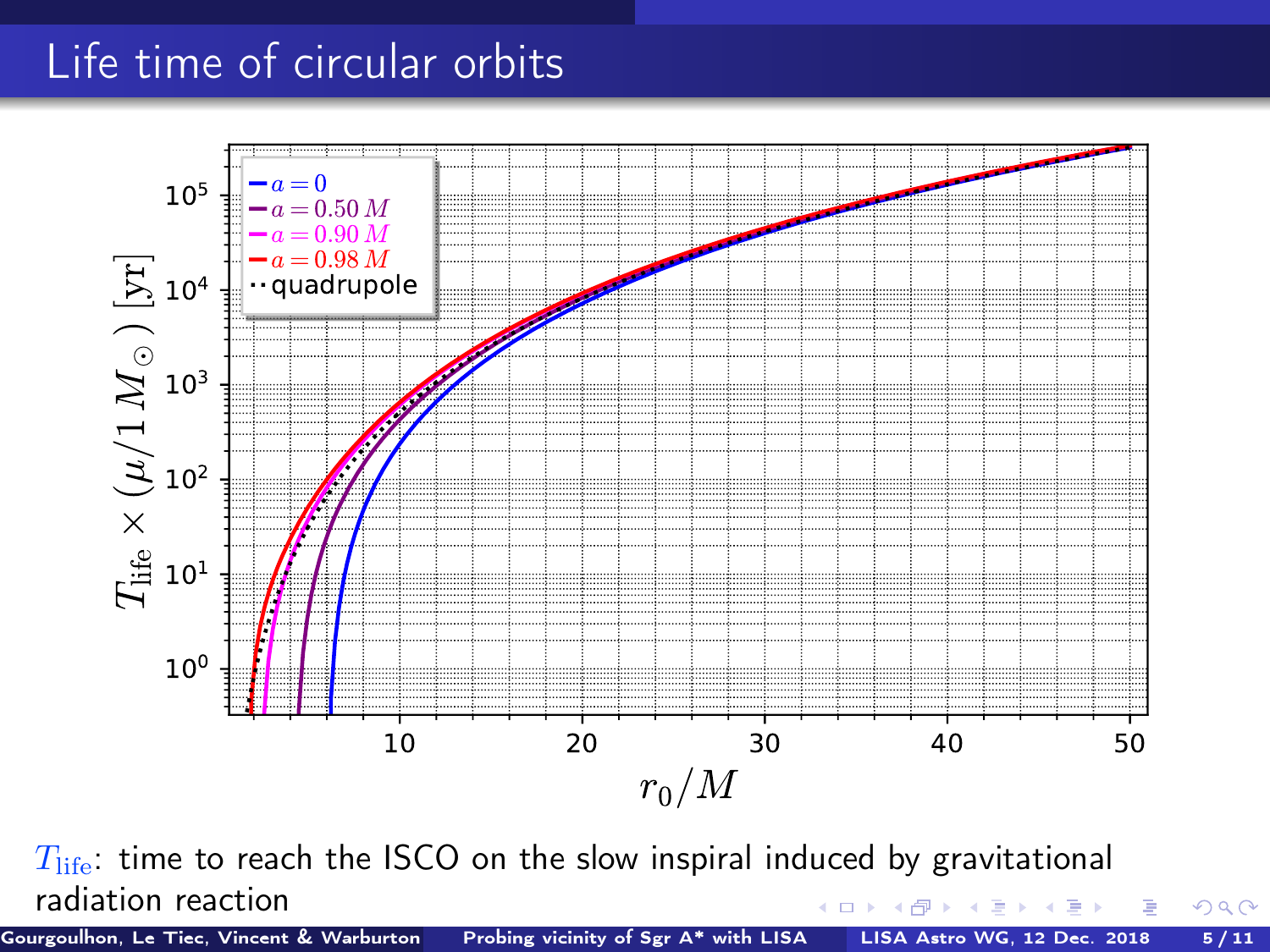### <span id="page-7-0"></span>Teukolsky (1973), Detweiler (1978)

$$
h_{+} - \mathrm{i}h_{\times} = \frac{2\mu}{r} \sum_{\ell=2}^{\infty} \sum_{\substack{m=-\ell \\ m \neq 0}}^{\ell} \frac{Z_{\ell m}^{\infty}(r_0)}{(m\omega_0)^2} - 2S_{\ell m}^{am\omega_0}(\theta, \varphi) e^{-\mathrm{i}m(\omega_0(t-r_*)+\varphi_0)}
$$

 $\mu$ : mass of orbiting object;  $(t, r, \theta, \varphi)$ : Boyer-Lindquist coordinates of the observer

4.000.4

AD > ( E > ( E >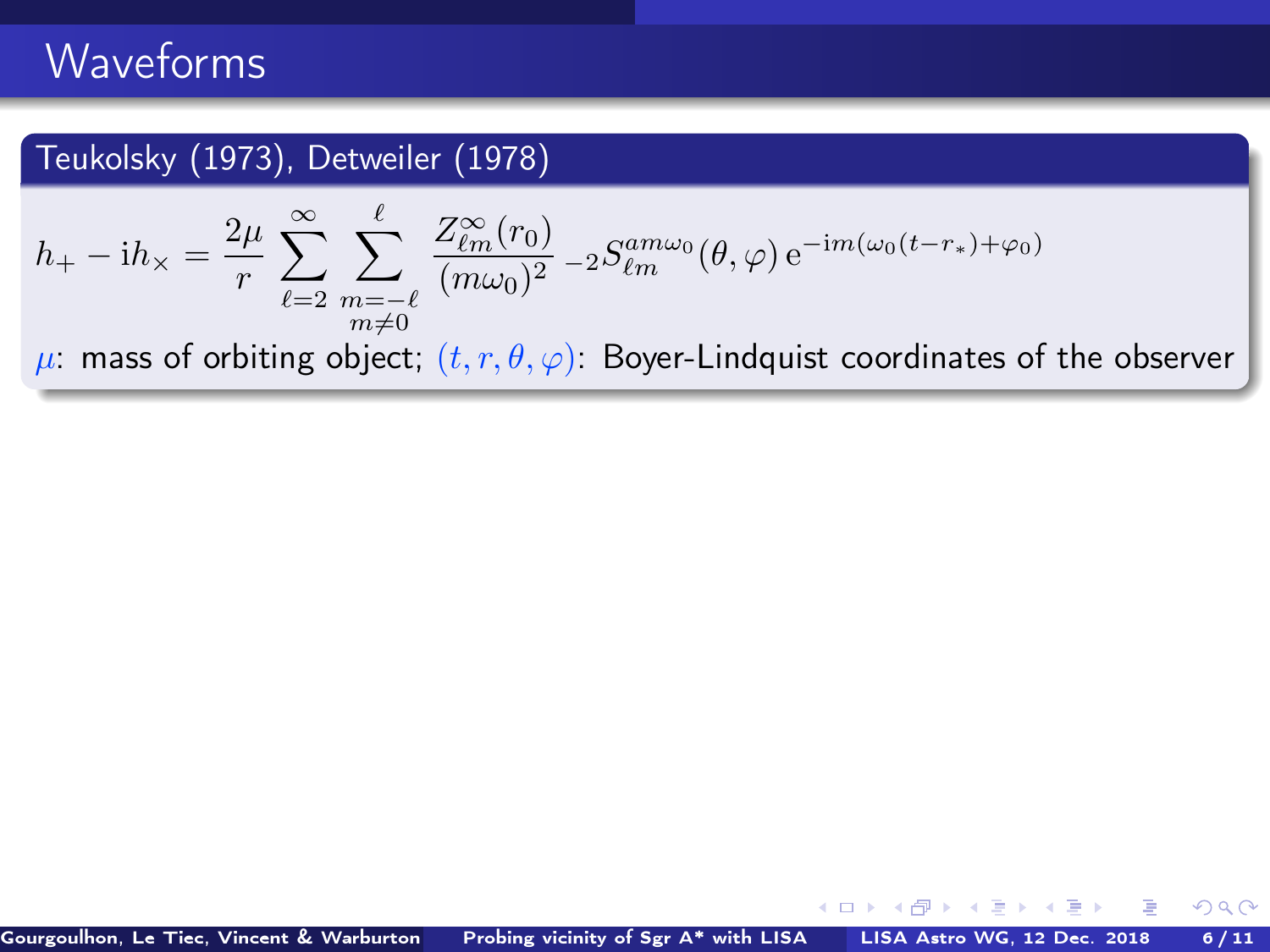### <span id="page-8-0"></span>Teukolsky (1973), Detweiler (1978)

$$
h_+ - \mathrm{i}h_\times = \frac{2\mu}{r} \sum_{\ell=2}^{\infty} \sum_{\substack{m=-\ell \\ m\neq 0}}^{\ell} \frac{Z_{\ell m}^{\infty}(r_0)}{(m\omega_0)^2} - 2S_{\ell m}^{am\omega_0}(\theta, \varphi) e^{-\mathrm{i}m(\omega_0(t-r_*)+\varphi_0)}
$$

 $\mu$ : mass of orbiting object;  $(t, r, \theta, \varphi)$ : Boyer-Lindquist coordinates of the observer

Example for  $a = 0.9 M$ ,  $r_0 = r_{\text{ISCO}}(a)$ :

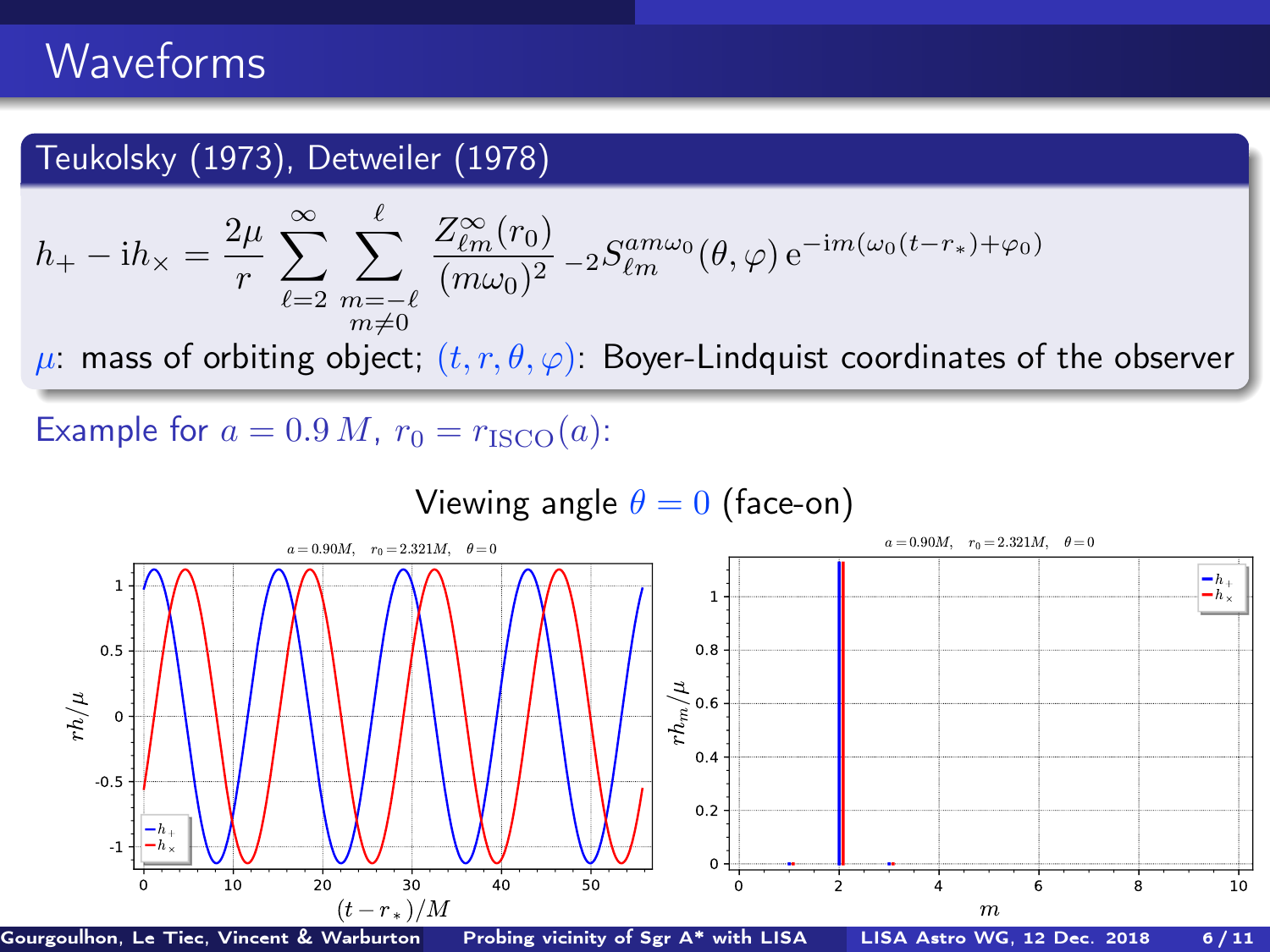### Teukolsky (1973), Detweiler (1978)

$$
h_+ - \mathrm{i}h_\times = \frac{2\mu}{r} \sum_{\ell=2}^{\infty} \sum_{\substack{m=-\ell \\ m\neq 0}}^{\ell} \frac{Z_{\ell m}^{\infty}(r_0)}{(m\omega_0)^2} - 2S_{\ell m}^{am\omega_0}(\theta, \varphi) e^{-\mathrm{i}m(\omega_0(t-r_*)+\varphi_0)}
$$

 $\mu$ : mass of orbiting object;  $(t, r, \theta, \varphi)$ : Boyer-Lindquist coordinates of the observer

Example for  $a = 0.9 M$ ,  $r_0 = r_{\text{ISCO}}(a)$ :

#### 0 10 20 30 40 50  $(t - r_\ast)/M$ <br>/arburton Probing vicinity of Sgr A\* with LISA -1 -0.5 0 † 0.5 1  $r/h/\mu$  $a = 0.90M$ ,  $r_0 = 2.321M$ ,  $\theta = \frac{1}{4}\pi$  $-h$  $h_{\times}$ 0 [2](#page-8-0) [4](#page-10-0) [6](#page-0-0) [8](#page-0-0) 10 [m](#page-0-0)  $\Omega$ 0.1 0.2 0.3 0.4 0.5 0.6 0.7  $\sum_{k=0.3}^{\infty}$  0.4  $a = 0.90M$ ,  $r_0 = 2.321M$ ,  $\theta = \frac{1}{4}\pi$  $\frac{h_+}{h_{\times}}$

Viewing angle  $\theta = \pi/4$ 

Gourgoulhon, Le Tiec, Vincent & Warburton [Probing vicinity of Sgr A\\* with LISA](#page-0-0) LISA Astro WG, 12 Dec. 2018 6/11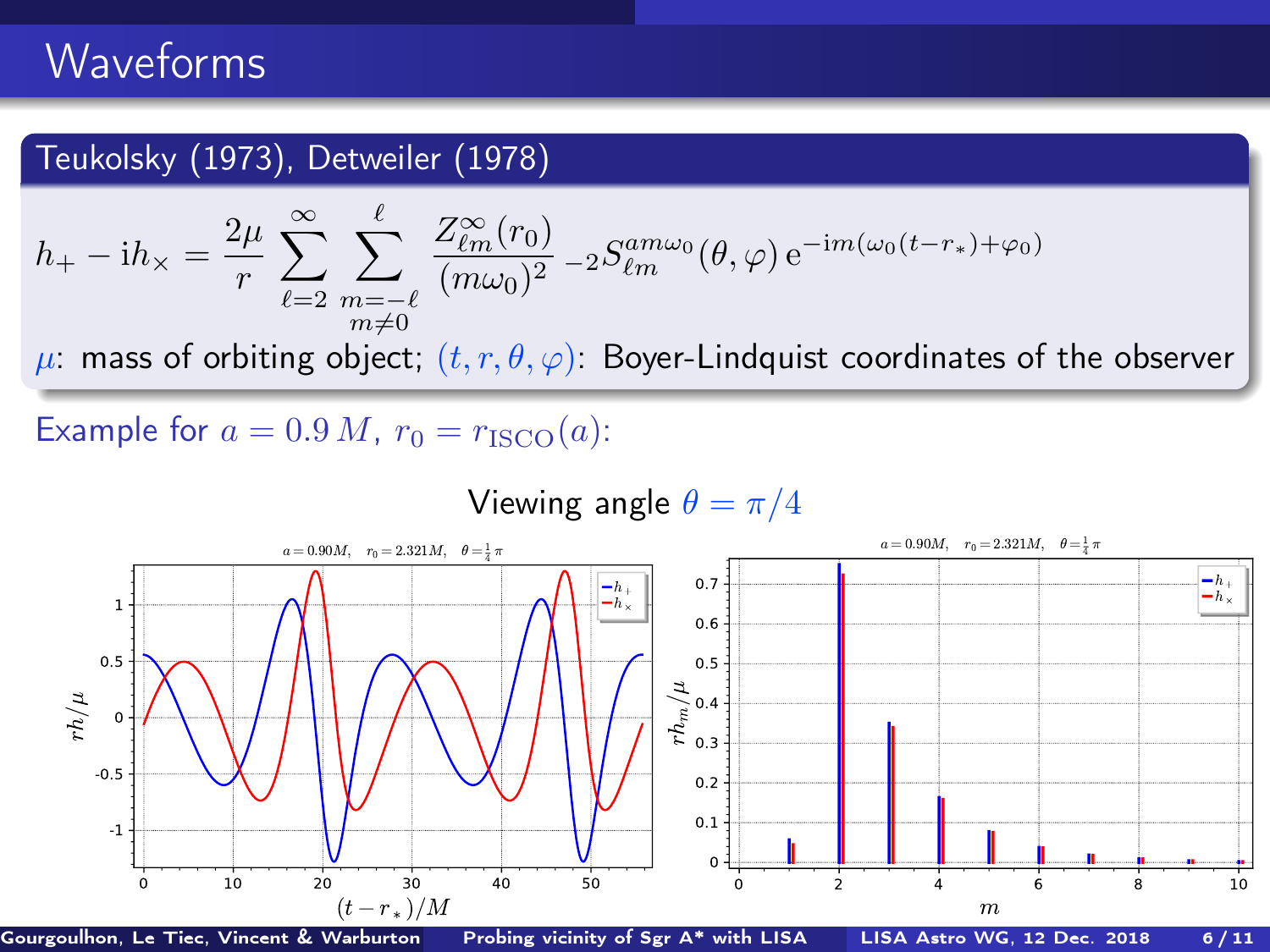### <span id="page-10-0"></span>Teukolsky (1973), Detweiler (1978)

$$
h_+ - \mathrm{i}h_\times = \frac{2\mu}{r} \sum_{\ell=2}^{\infty} \sum_{\substack{m=-\ell \\ m\neq 0}}^{\ell} \frac{Z_{\ell m}^{\infty}(r_0)}{(m\omega_0)^2} - 2S_{\ell m}^{am\omega_0}(\theta, \varphi) e^{-\mathrm{i}m(\omega_0(t-r_*)+\varphi_0)}
$$

 $\mu$ : mass of orbiting object;  $(t, r, \theta, \varphi)$ : Boyer-Lindquist coordinates of the observer

Example for  $a = 0.9 M$ ,  $r_0 = r_{\text{ISCO}}(a)$ :

Viewing angle  $\theta = \pi/2$  (edge-on)



Gourgoulhon, Le Tiec, Vincent & Warburton [Probing vicinity of Sgr A\\* with LISA](#page-0-0) LISA Astro WG, 12 Dec. 2018 6/11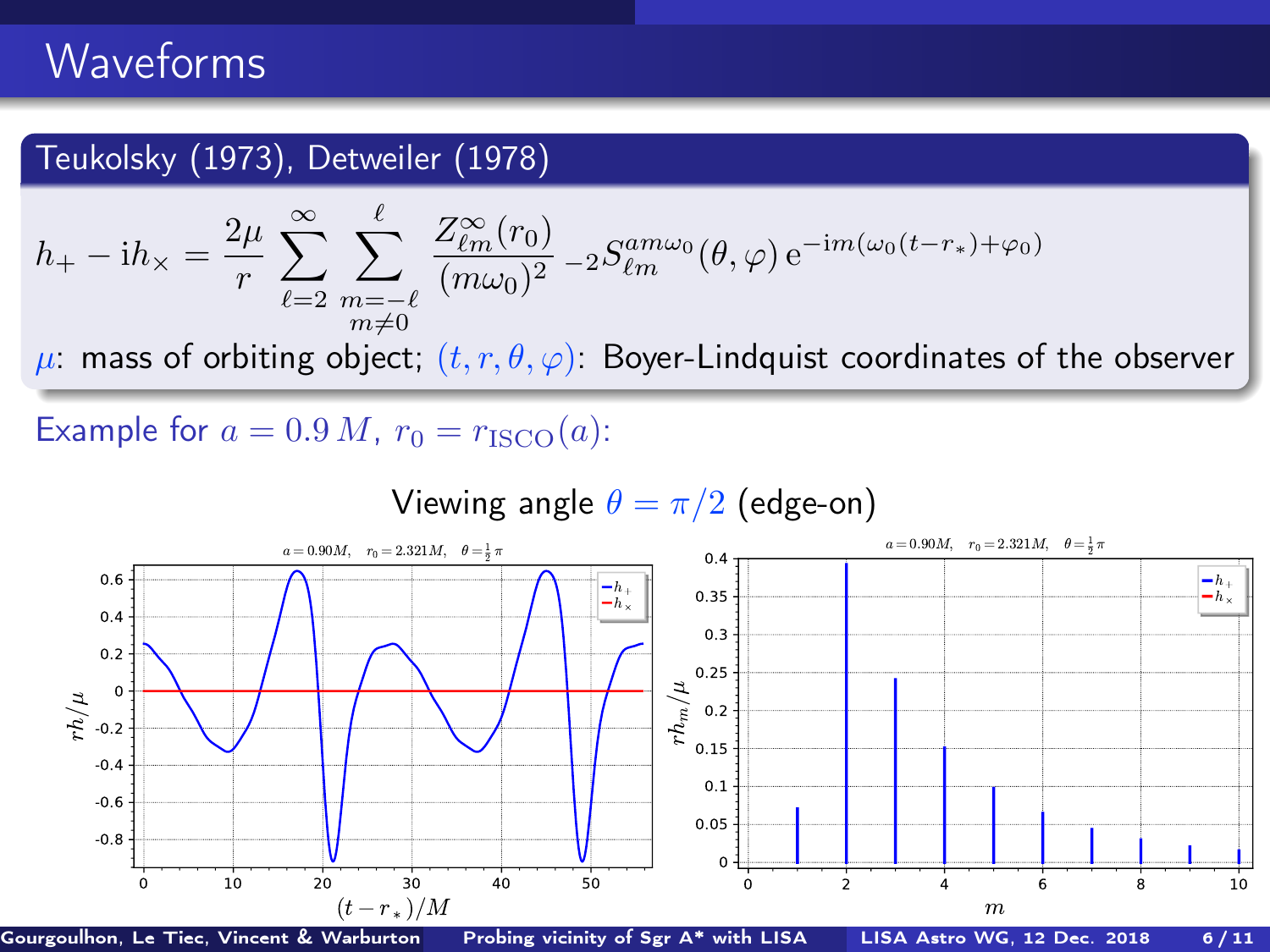<span id="page-11-0"></span>

[\[Gourgoulhon, Le Tiec, Vincent & Warburton, in preparation\]](#page-0-1)

 $299$ 

メロト メ御 トメ 君 トメ 君 トー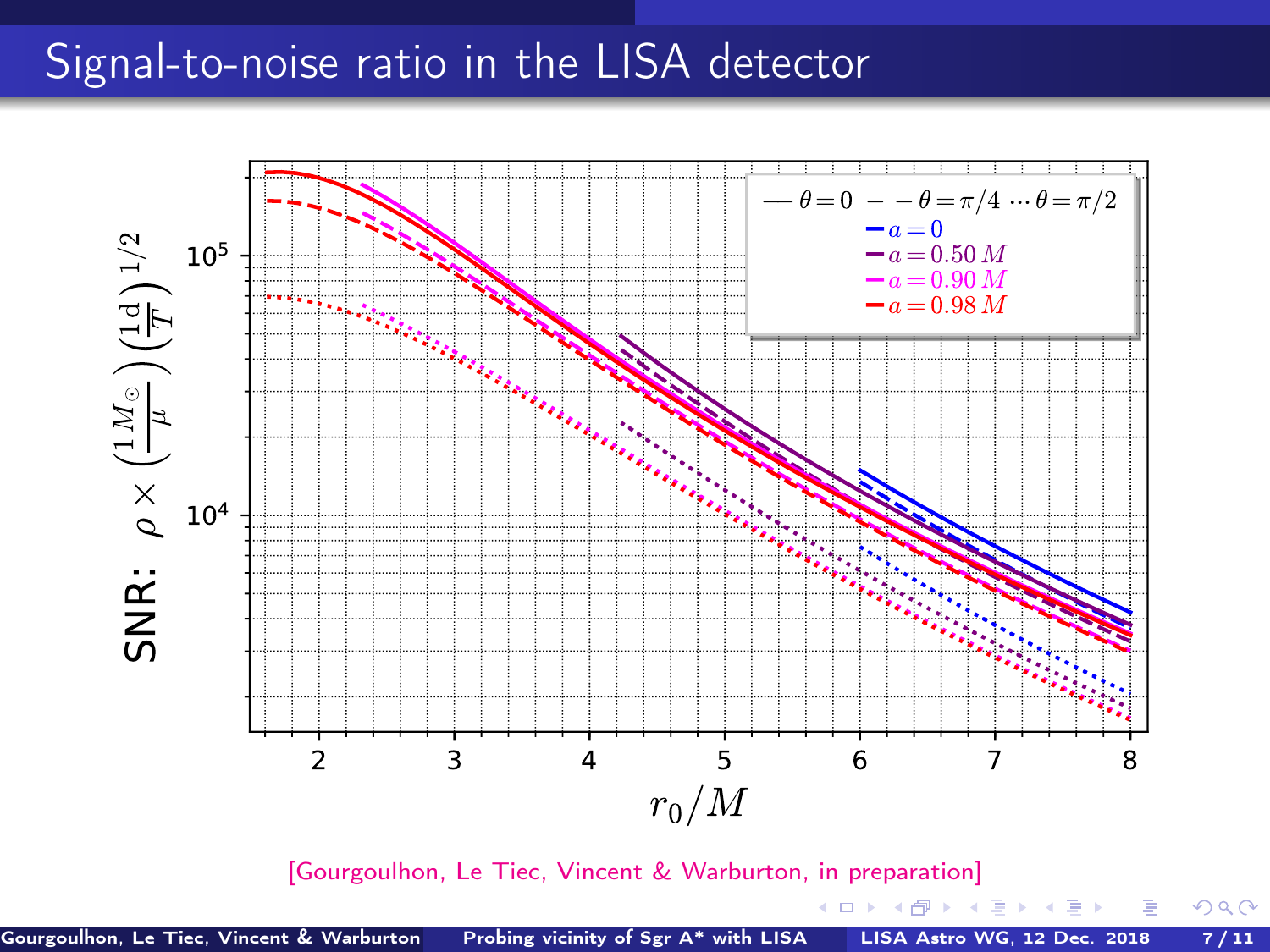

[\[Gourgoulhon, Le Tiec, Vincent & Warburton, in preparation\]](#page-0-1)

4. 0. 3. 4.

AD > ( E > ( E >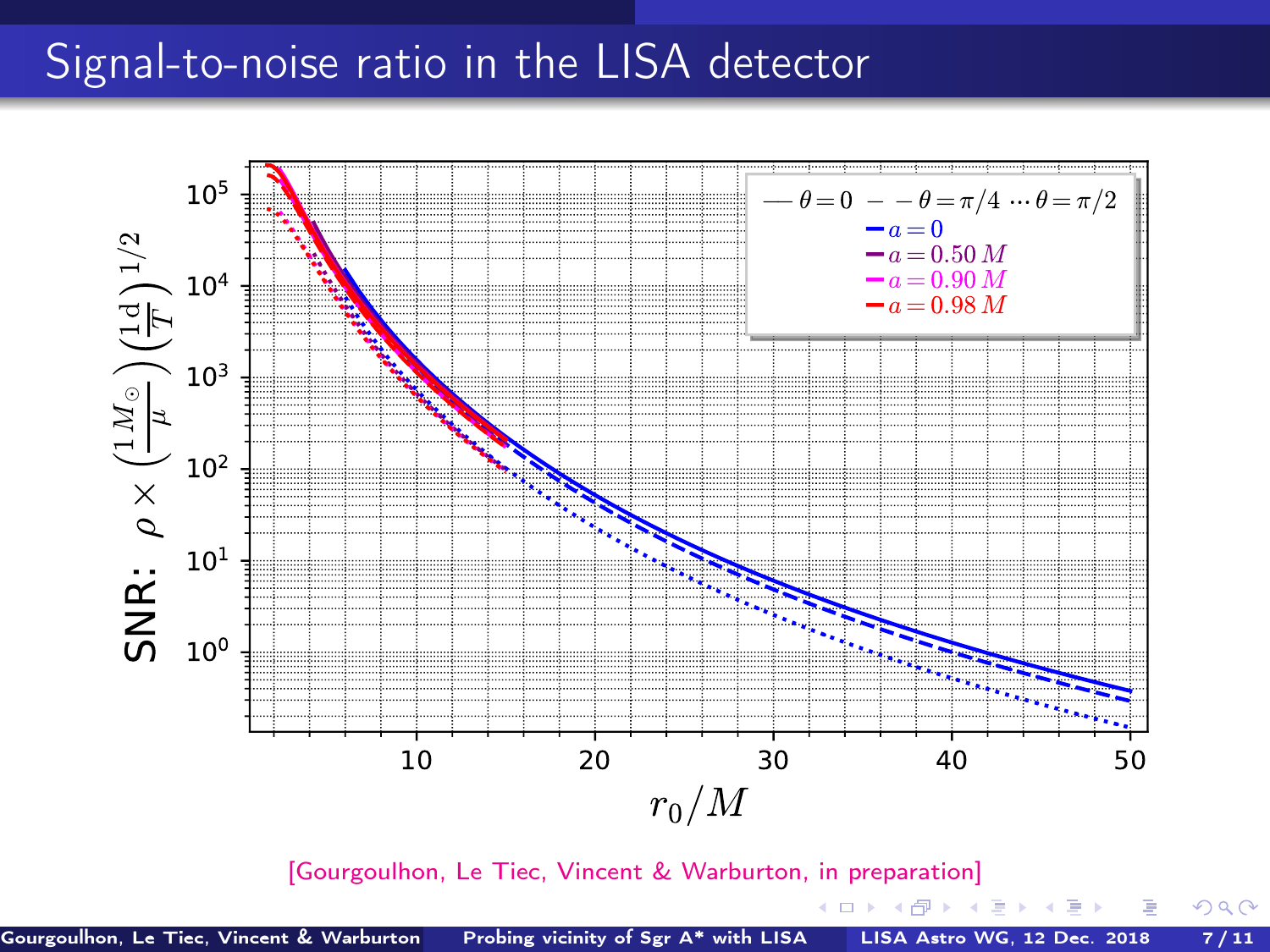

[\[Gourgoulhon, Le Tiec, Vincent & Warburton, in preparation\]](#page-0-1)

4 **D** F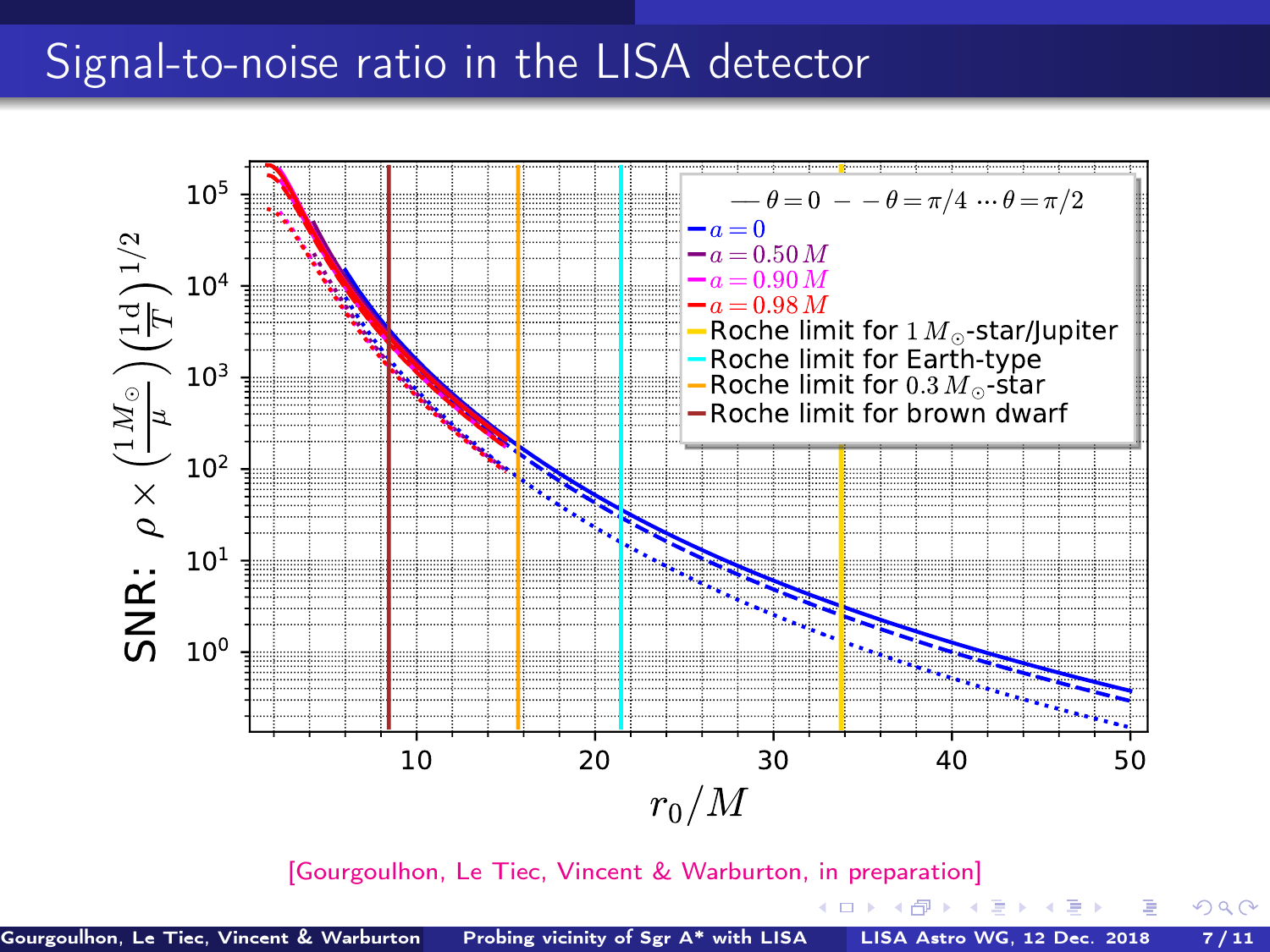| object                          |      | $r_0/M$ SNR $\times \frac{1 M_{\odot}}{n}$ (1 day) SNR $\times \frac{1 M_{\odot}}{n}$ (1 year) | $\mu$               |
|---------------------------------|------|------------------------------------------------------------------------------------------------|---------------------|
| $1M_{\odot}$ -MS star / Jupyter | 34.5 | 3.2                                                                                            | 61                  |
| rocky                           | 21.5 | 36                                                                                             | 690                 |
| $0.3M_{\odot}$ -MS star         | 15.7 | 180                                                                                            | $3.4 \times 10^3$   |
| $0.05M_{\odot}$ -brown dwarf    | 8.4  | $3.3 \times 10^3$                                                                              | $6.4 \times 10^{4}$ |
| compact object $(a=0)$          | 6    | $1.5 \times 10^{4}$                                                                            | $2.8 \times 10^5$   |
| compact obj. $(a=0.5M)$         | 4.23 | $4.9 \times 10^{4}$                                                                            | $9.4 \times 10^{5}$ |
| compact obj. $(a=0.98M)$        | 1.61 | $2.1 \times 10^{5}$                                                                            | $4.0 \times 10^{6}$ |
|                                 |      |                                                                                                |                     |

MS: main sequence compact object: white dwarf, neutron star, stellar-mass black hole

4 0 F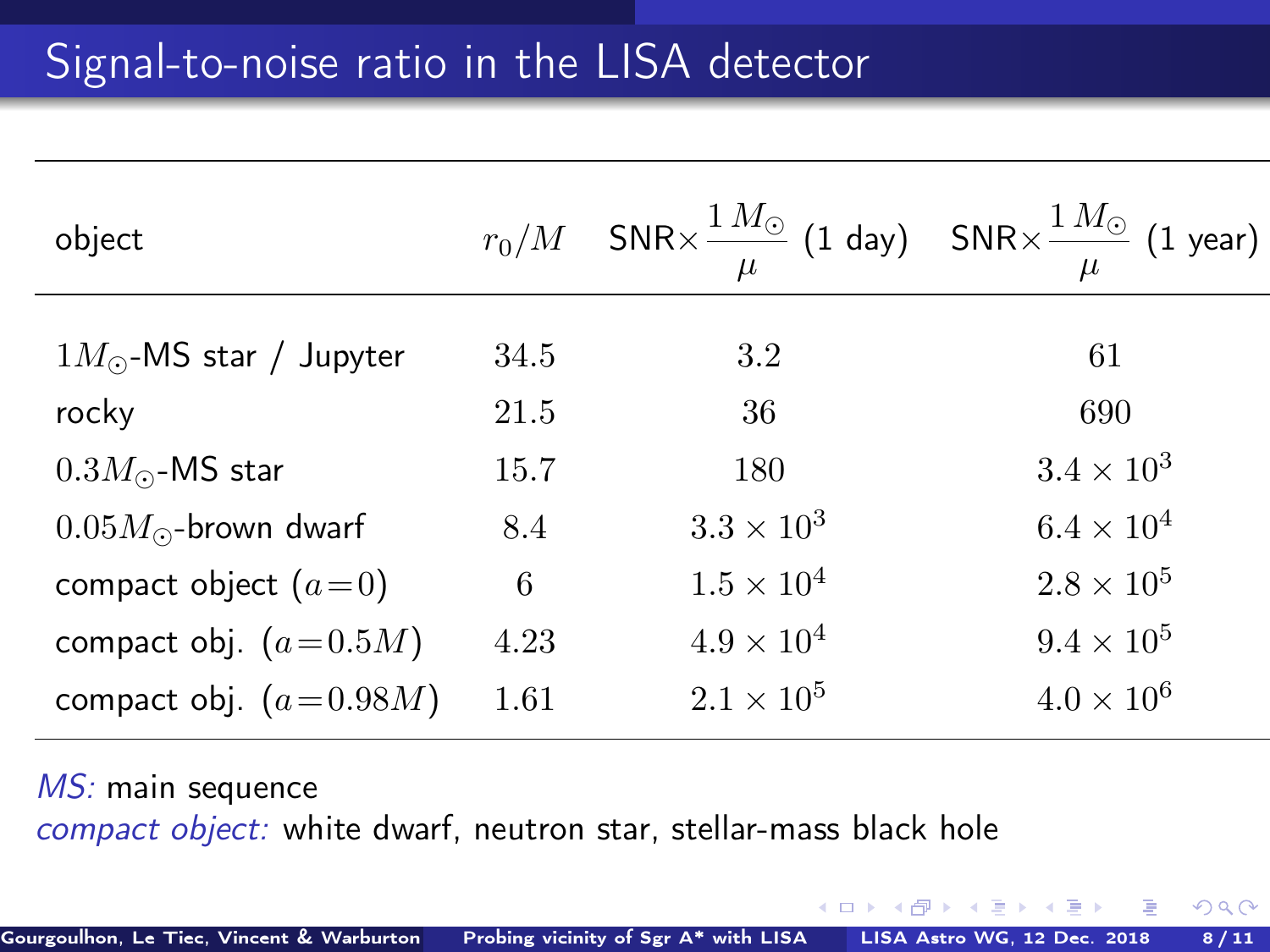**•** Formation of stars close to Sgr A\* during a past AGN phase [\[Collin & Zahn, A&A](https://doi.org/10.1051/0004-6361:20078191) 477[, 419 \(2008\)\]](https://doi.org/10.1051/0004-6361:20078191) detailed studies of star evolution driven by gravitational radiation  $+$  Roche lobe overflow: [\[Dai & Blandford, MNRAS](https://doi.org/10.1093/mnras/stt1209) <sup>434</sup>, 2948 (2013)], [\[Linial & Sari, MNRAS](https://doi.org/10.1093/mnras/stx1041) <sup>469</sup>, 2441  $(2017)$ ]  $\implies$  inverse chirp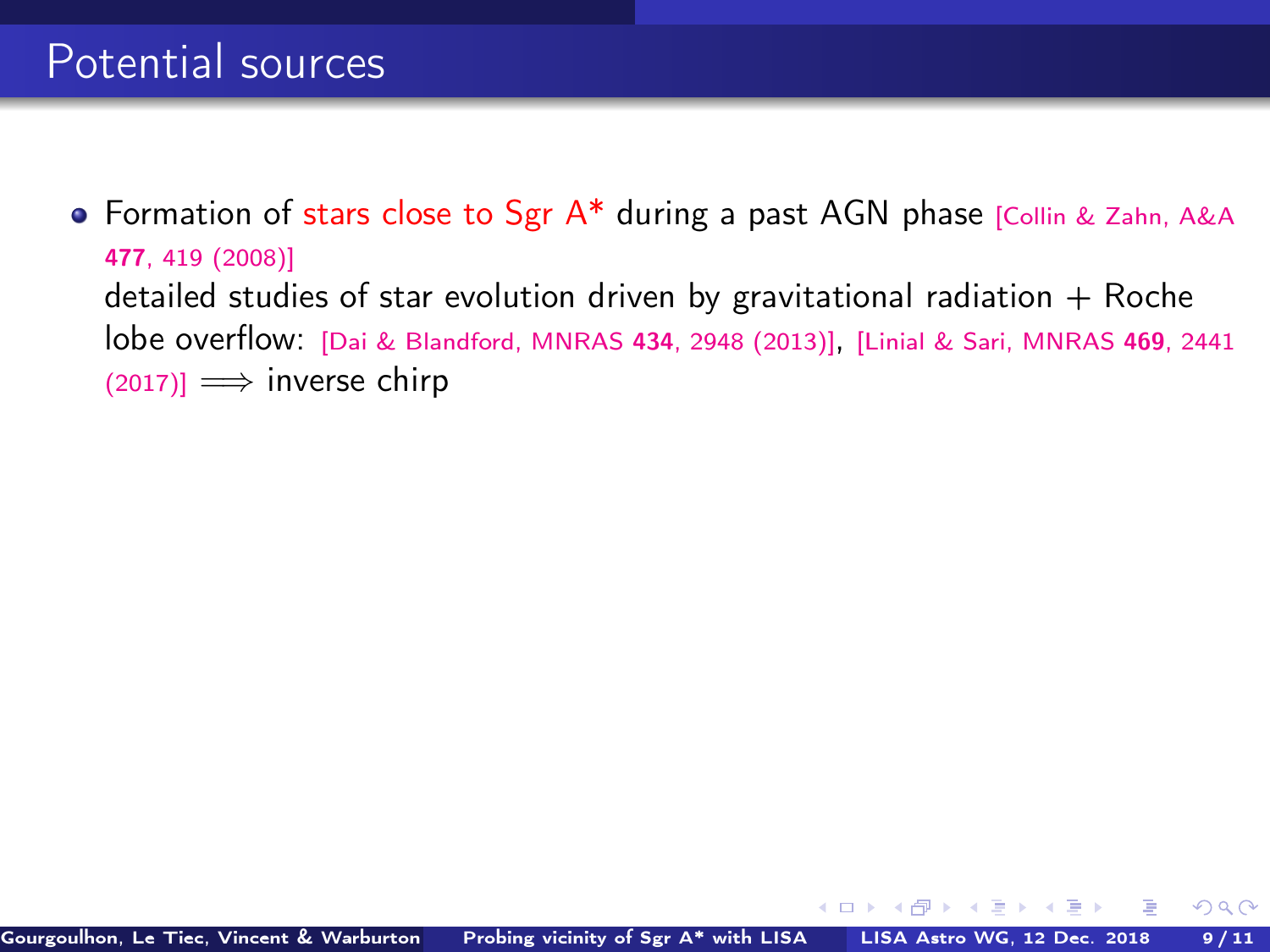- Formation of stars close to Sgr  $A^*$  during a past AGN phase [\[Collin & Zahn, A&A](https://doi.org/10.1051/0004-6361:20078191) 477[, 419 \(2008\)\]](https://doi.org/10.1051/0004-6361:20078191) detailed studies of star evolution driven by gravitational radiation  $+$  Roche lobe overflow: [\[Dai & Blandford, MNRAS](https://doi.org/10.1093/mnras/stt1209) <sup>434</sup>, 2948 (2013)], [\[Linial & Sari, MNRAS](https://doi.org/10.1093/mnras/stx1041) <sup>469</sup>, 2441  $(2017)$ ]  $\implies$  inverse chirp
- Large number ( $\sim 10^4$ , "density cusp") of black holes predicted in the central parsec  $(1 pc = 5 \times 10^6 M)$  (see [\[Amaro-Seoane, LRR](https://doi.org/10.1007/s41114-018-0013-8) 21, 4 (2018)] for a review); some of them recently detected as X-ray binaries [\[Hailey et al., Nature](#page-0-1) 556, 70 [\(2018\)\]](#page-0-1), [\[Generozov et al., MNRAS](https://doi.org/10.1093/mnras/sty1262) <sup>478</sup>, 4030 (2018)]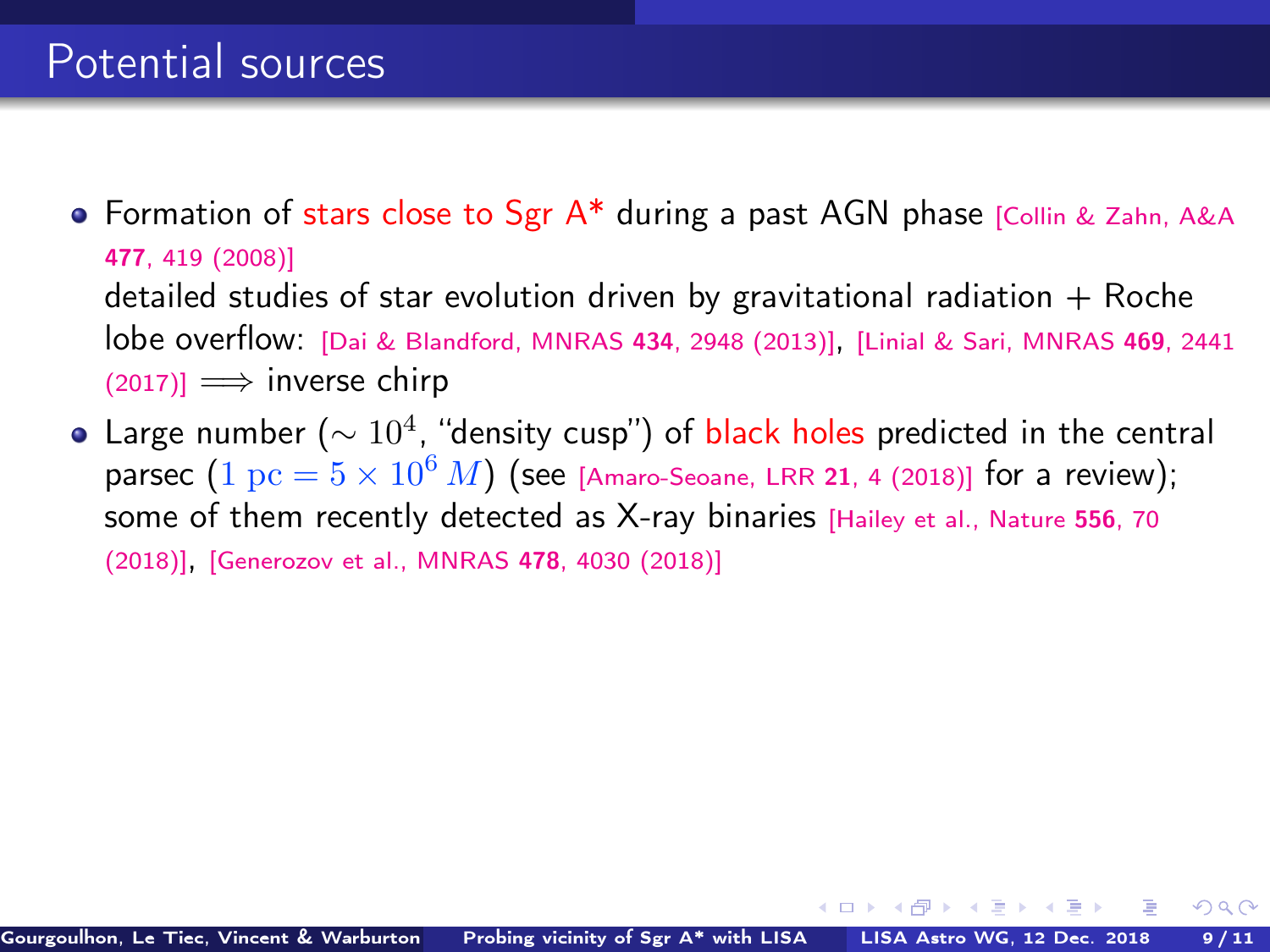- Formation of stars close to Sgr  $A^*$  during a past AGN phase [\[Collin & Zahn, A&A](https://doi.org/10.1051/0004-6361:20078191) 477[, 419 \(2008\)\]](https://doi.org/10.1051/0004-6361:20078191) detailed studies of star evolution driven by gravitational radiation  $+$  Roche lobe overflow: [\[Dai & Blandford, MNRAS](https://doi.org/10.1093/mnras/stt1209) <sup>434</sup>, 2948 (2013)], [\[Linial & Sari, MNRAS](https://doi.org/10.1093/mnras/stx1041) <sup>469</sup>, 2441  $(2017)$ ]  $\implies$  inverse chirp
- Large number ( $\sim 10^4$ , "density cusp") of black holes predicted in the central parsec  $(1 pc = 5 \times 10^6 M)$  (see [\[Amaro-Seoane, LRR](https://doi.org/10.1007/s41114-018-0013-8) 21, 4 (2018)] for a review); some of them recently detected as X-ray binaries [\[Hailey et al., Nature](#page-0-1) 556, 70 [\(2018\)\]](#page-0-1), [\[Generozov et al., MNRAS](https://doi.org/10.1093/mnras/sty1262) <sup>478</sup>, 4030 (2018)]
- Extreme-mass-ratio burst: GW from the periastron passage of stellar mass object on highly eccentric orbits [\[Berry & Gair, MNRAS](https://doi.org/10.1093/mnras/sts360) <sup>429</sup>, 589 (2013)]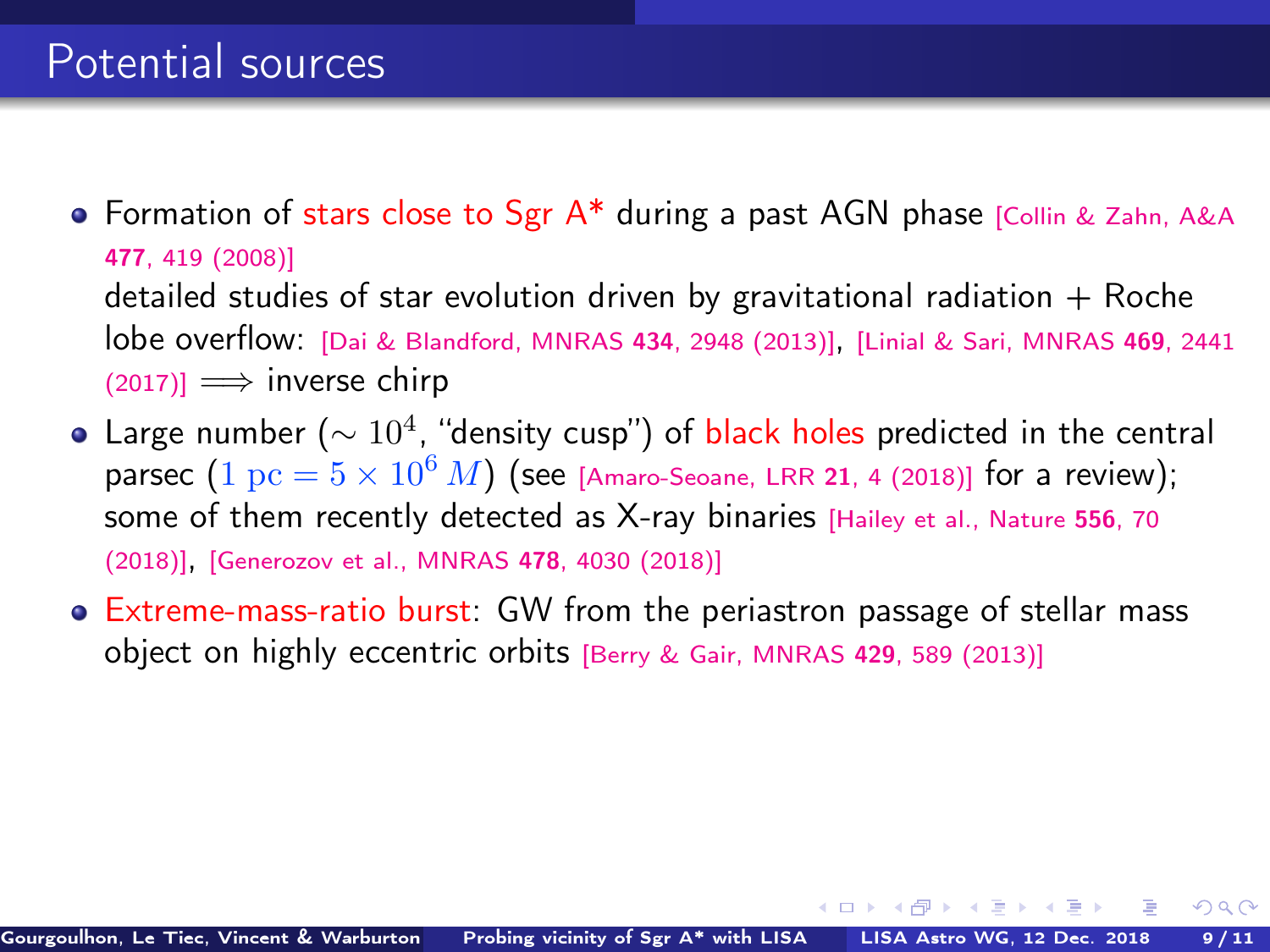- Formation of stars close to Sgr  $A^*$  during a past AGN phase [\[Collin & Zahn, A&A](https://doi.org/10.1051/0004-6361:20078191) 477[, 419 \(2008\)\]](https://doi.org/10.1051/0004-6361:20078191) detailed studies of star evolution driven by gravitational radiation  $+$  Roche lobe overflow: [\[Dai & Blandford, MNRAS](https://doi.org/10.1093/mnras/stt1209) <sup>434</sup>, 2948 (2013)], [\[Linial & Sari, MNRAS](https://doi.org/10.1093/mnras/stx1041) <sup>469</sup>, 2441  $(2017)$ ]  $\implies$  inverse chirp
- Large number ( $\sim 10^4$ , "density cusp") of black holes predicted in the central parsec  $(1 pc = 5 \times 10^6 M)$  (see [\[Amaro-Seoane, LRR](https://doi.org/10.1007/s41114-018-0013-8) 21, 4 (2018)] for a review); some of them recently detected as X-ray binaries [\[Hailey et al., Nature](#page-0-1) 556, 70 [\(2018\)\]](#page-0-1), [\[Generozov et al., MNRAS](https://doi.org/10.1093/mnras/sty1262) <sup>478</sup>, 4030 (2018)]
- Extreme-mass-ratio burst: GW from the periastron passage of stellar mass object on highly eccentric orbits [\[Berry & Gair, MNRAS](https://doi.org/10.1093/mnras/sts360) <sup>429</sup>, 589 (2013)]
- Ensemble of macroscopic dark matter candidates (e.g. primordial black holes) [\[Kuhnel, Matas, Starkman & Freese, arXiv:1811.06387\]](https://arxiv.org/abs/1811.06387)

イロト イ押ト イヨト イヨト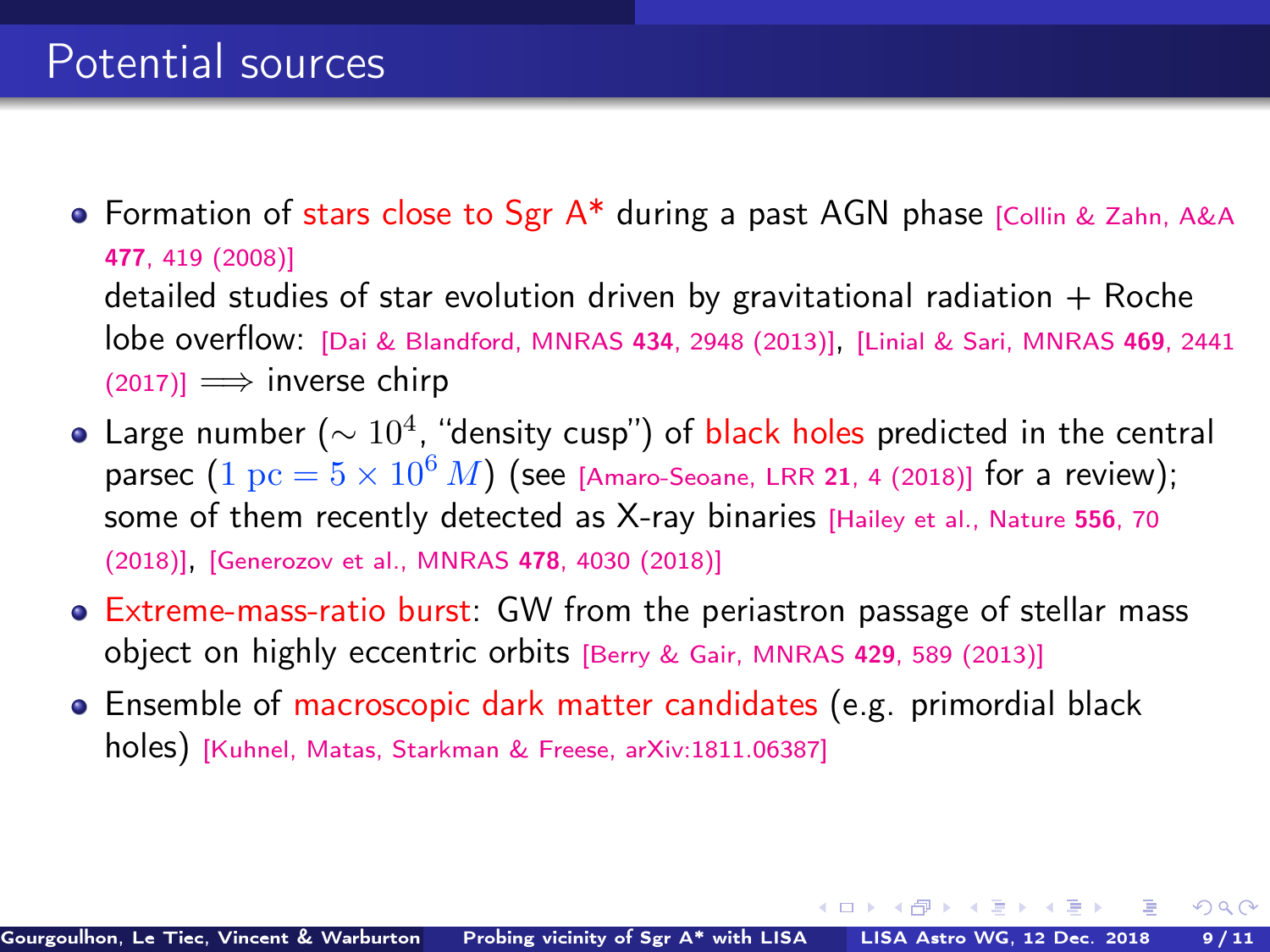- Formation of stars close to Sgr  $A^*$  during a past AGN phase [\[Collin & Zahn, A&A](https://doi.org/10.1051/0004-6361:20078191) 477[, 419 \(2008\)\]](https://doi.org/10.1051/0004-6361:20078191) detailed studies of star evolution driven by gravitational radiation  $+$  Roche lobe overflow: [\[Dai & Blandford, MNRAS](https://doi.org/10.1093/mnras/stt1209) <sup>434</sup>, 2948 (2013)], [\[Linial & Sari, MNRAS](https://doi.org/10.1093/mnras/stx1041) <sup>469</sup>, 2441  $(2017)$ ]  $\implies$  inverse chirp
- Large number ( $\sim 10^4$ , "density cusp") of black holes predicted in the central parsec  $(1 pc = 5 \times 10^6 M)$  (see [\[Amaro-Seoane, LRR](https://doi.org/10.1007/s41114-018-0013-8) 21, 4 (2018)] for a review); some of them recently detected as X-ray binaries [\[Hailey et al., Nature](#page-0-1) 556, 70 [\(2018\)\]](#page-0-1), [\[Generozov et al., MNRAS](https://doi.org/10.1093/mnras/sty1262) <sup>478</sup>, 4030 (2018)]
- Extreme-mass-ratio burst: GW from the periastron passage of stellar mass object on highly eccentric orbits [\[Berry & Gair, MNRAS](https://doi.org/10.1093/mnras/sts360) <sup>429</sup>, 589 (2013)]
- **Ensemble of macroscopic dark matter candidates (e.g. primordial black** holes) [\[Kuhnel, Matas, Starkman & Freese, arXiv:1811.06387\]](https://arxiv.org/abs/1811.06387)
- Clumps in some dark matter spike [\[Le Tiec et al., in preparation\]](#page-0-1)

イロト イ押 トイヨ トイヨト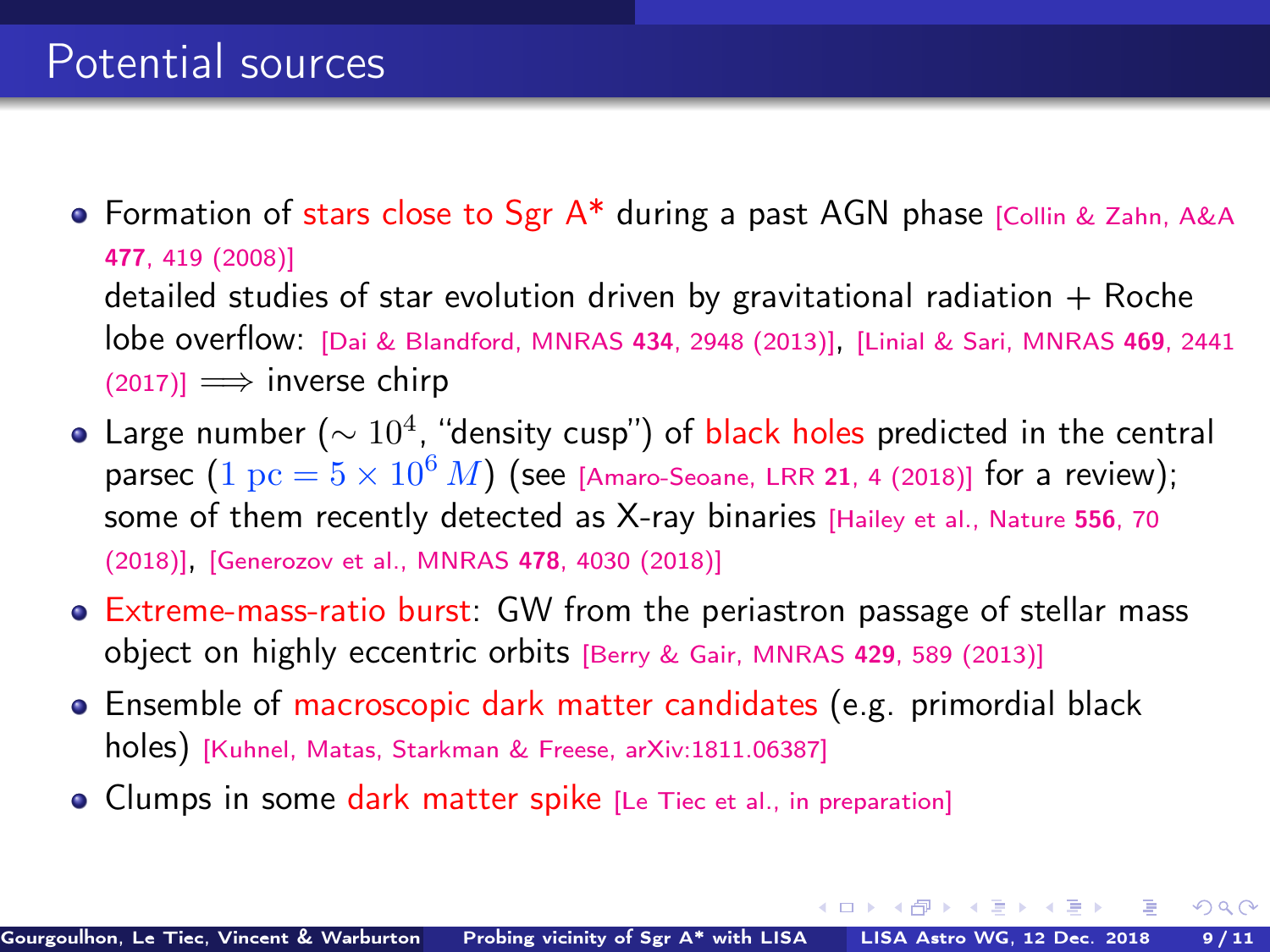MNRAS 474, 3380-3390 (2018) Advance Access publication 2017 November 15 doi:10.1093/mnras/stx2939

 $\Omega$ 

### A 149 min periodicity underlies the X-ray flaring of Sgr A\*

Elia Leibowitz $\star$ 

School of Physics & Astronomy and Wise Observatory, Sachler Faculty of Exact Sciences, Tel Aviv University

Accepted 2017 November 13. Received 2017 November 13; in original form 2017 May 9

#### **ABSTRACT**

In a paper in 2017, I have shown that 39 large X-ray flares of Sgr  $A^*$  that were recorded by Chandra observatory in the year 2012 are concentrated preferably around tick marks of an equi-distance grid on the time axis. The period of this grid as found in that paper is 0.1033 d. In this work I show that the effect can be found among all the large X-ray flares recorded by Chandra and XMM - Newton along 15 yr. The mid-points of all the 71 large flares recorded between years 2000 and 2014 are also tightly grouped around tick marks of a grid with this period, or more likely, 0.1032 d. This result is obtained with a confidence level of at least 3.27 $\sigma$  and very likely of 4.62 $\sigma$ . I find also a possible hint that a similar grid is underlying IR flares of the object. I suggest that the pacemaker in the occurrences of the large X-ray flares of Sgr A\* is a mass of the order of a low-mass star or a small planet, in a slightly eccentric Keplerian orbit around the SMBH at the centre of the Galaxy. The radius of this orbit is about 6.6 Schwarzschild radii of the BH.

4 0 8 4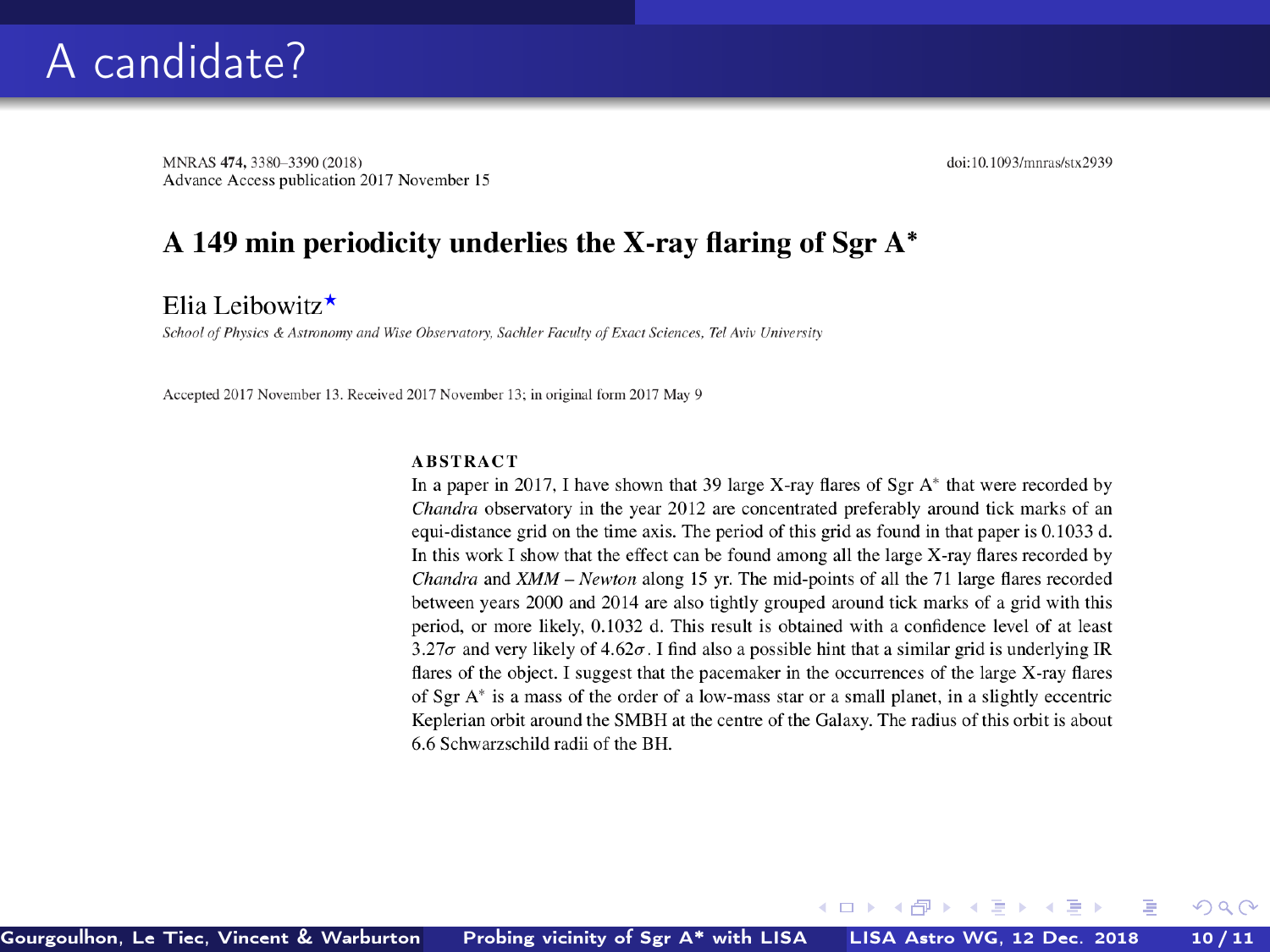MNRAS 474, 3380-3390 (2018) Advance Access publication 2017 November 15 doi:10.1093/mnras/stx2939

 $\Omega$ 

### A 149 min periodicity underlies the X-ray flaring of Sgr A\*

Elia Leibowitz $\star$ 

School of Physics & Astronomy and Wise Observatory, Sachler Faculty of Exact Sciences, Tel Aviv University

Accepted 2017 November 13. Received 2017 November 13; in original form 2017 May 9

#### **ABSTRACT**

In a paper in 2017, I have shown that 39 large X-ray flares of Sgr  $A^*$  that were recorded by Chandra observatory in the year 2012 are concentrated preferably around tick marks of an equi-distance grid on the time axis. The period of this grid as found in that paper is 0.1033 d. In this work I show that the effect can be found among all the large X-ray flares recorded by Chandra and XMM - Newton along 15 yr. The mid-points of all the 71 large flares recorded between years 2000 and 2014 are also tightly grouped around tick marks of a grid with this period, or more likely, 0.1032 d. This result is obtained with a confidence level of at least 3.27 $\sigma$  and very likely of 4.62 $\sigma$ . I find also a possible hint that a similar grid is underlying IR flares of the object. I suggest that the pacemaker in the occurrences of the large X-ray flares of Sgr  $A^*$  is a mass of the order of a low-mass star or a small planet, in a slightly eccentric Keplerian orbit around the SMBH at the centre of the Galaxy. The radius of this orbit is about 6.6 Schwarzschild radii of the BH.

4 0 3 4

### star  $\mu = 0.18 M_{\odot}$ ,  $r_0 = 13.2 M \Longrightarrow$  SNR = 76 in 1 day of LISA data!